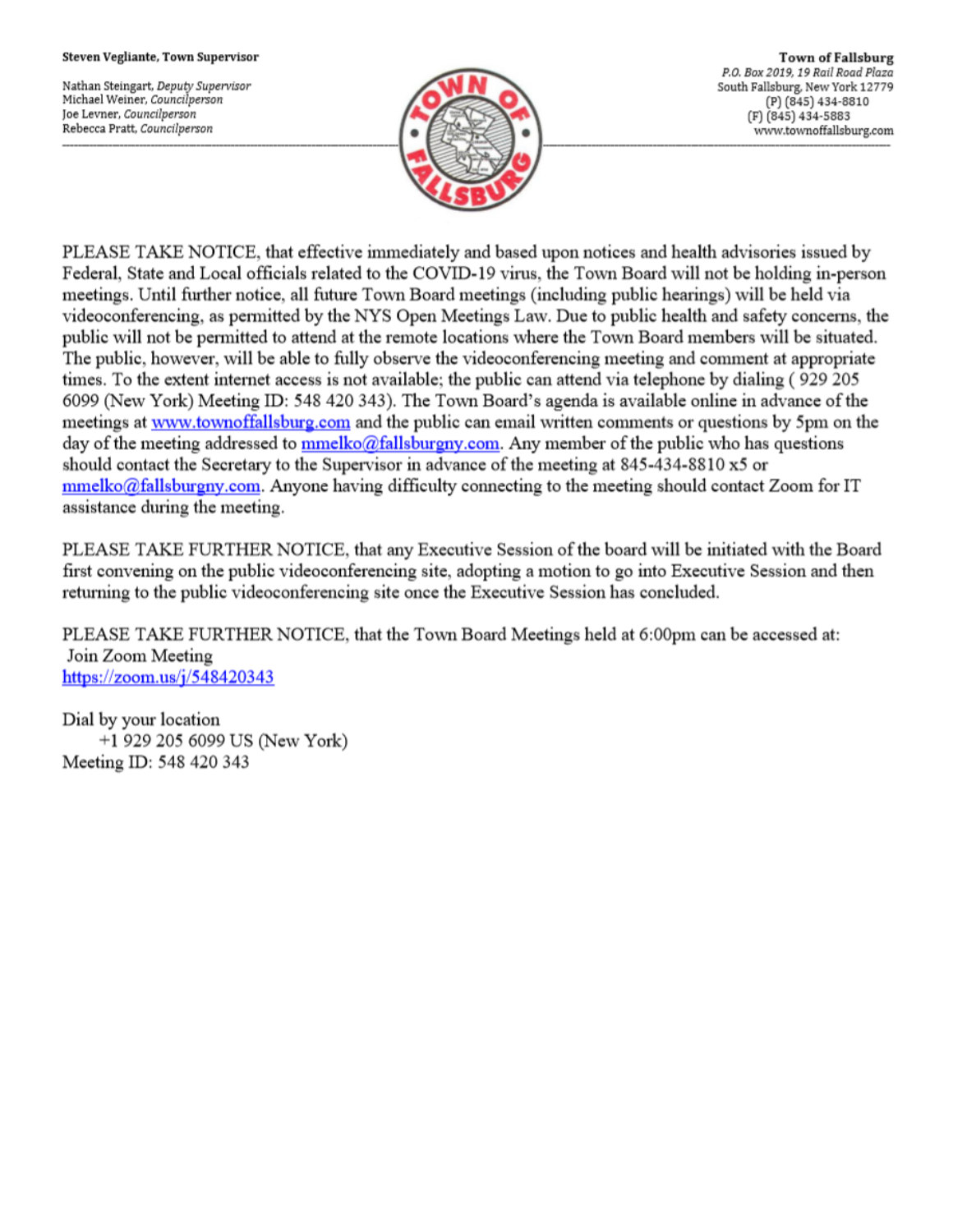### Steven Vegliante, Town Supervisor

Nathan Steingart, Deputy Supervisor Michael Weiner, Councilperson Joe Levner, Councilperson Rebecca Pratt, Councilperson



**Monday, June 22, 2020**

**The Town of Fallsburg Town Board Will Conduct a Legislative Meeting via Video Conference Call 19 Railroad Plaza, South Fallsburg, NY 6:00 pm Video Conference Link to be posted to main page of website: Join Zoom Meeting https://zoom.us/j/548420343 Meeting ID: 548 420 343 One tap mobile +19292056099,,548420343# US (New York)**

5:40pm: Public Hearing relative to proposed Local Law # of 2020 relative to amending §2.2 of Article II of Chapter 310 of the Town of Fallsburg Code relating to User Road definition.

5:40pm: Public Hearing relative to proposed Local Law # of 2020 relative to amending various enforcement provisions within the Code of the Town of Fallsburg relating to building and zoning, noise, peddling and soliciting, solid waste, street and sidewalks, swimming pools, water, land disturbance permits, and the Architectural Review Board: §96-15, §197.6, §213.19, §250-26, §257-10, §266-12, §299-11, §310-5.30, §310- 11.2, and §310-30.9.

5:40pm: Public Hearing relative to proposed Local Law # of 2020 relative to amending §2.2 of Article II of Chapter 310 of the Town of Fallsburg Code relating to Substantial Construction.

5:45pm: Public Hearing relative to proposed Local Law # of 2020 relative to Amending Town of Fallsburg Municipal Code Section #310-7.11 relating to Expiration of Approval.

5:48pm: Public Hearing relative to proposed Local Law # of 2020 relative to Amending Town of Fallsburg Municipal Code Section #310-4.3 relating to Separation Distances.

5:51pm: Public Hearing relative to proposed Local Law # of 2020 regarding amending the Town of Fallsburg Municipal Code Chapter #179 relating to Transient and Short Term Residential Rentals .

5:54pm: Public Hearing relative to proposed Local Law # of 2020 relative to Amending Town of Fallsburg Municipal Code Section #299-5 relating to Water Meters.

5:57pm: Public Hearing relative to proposed Local Law # of 2020 relative to Amending Town of Fallsburg Municipal Code Section #310-5.5 relating to Fences and Hedges.

**Salute to the Flag**:

**Supervisor's Report**:

**Liaison's Reports**:

**Correspondence**: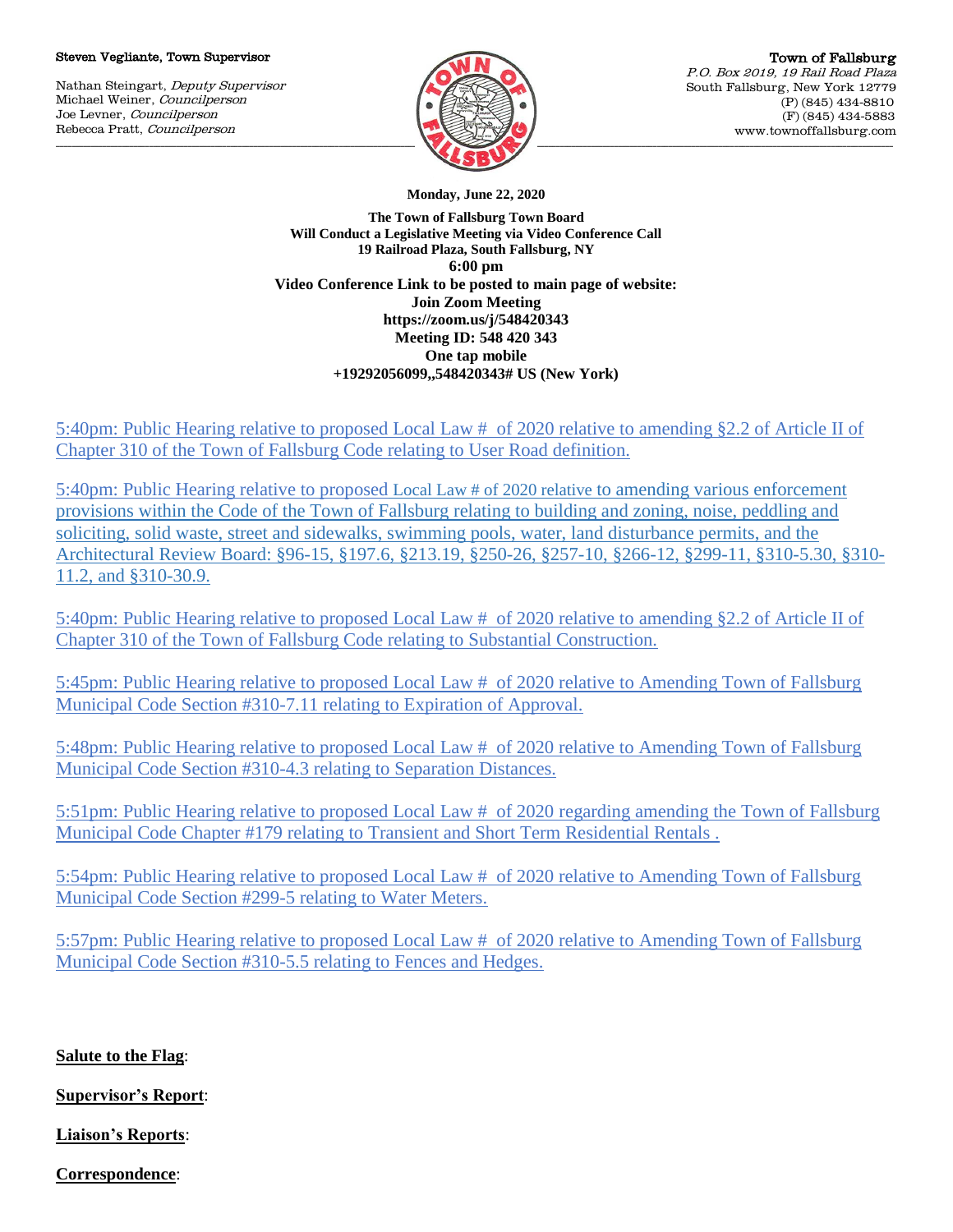# **Citizens' Comments**:

## **Operations**

- Motion to approve Minutes from Legislative meeting dated June 8, 2020.
- Motion to approve Minutes from Work Session meeting dated June 15, 2020.
- Motion to approve Stipulation of Settlement for Yeshiva Binyan David.
- Motion to approve Resolution to apply for and obtain grant funding from the State of New York's State and Municipal Facilities Capital Grant Program.
- Motion to approve Well Replacement Agreement and General Release between Mongiello Italian Cheese Specialties, LLC and the Town of Fallsburg.
- Motion to set a time and date for a Public Hearing relative to Proposed Sewer and Water District for Camp Nitra in the hamlet of Woodbourne SBL No. 16-1-19.3 and 24.2. Such Public Hearing will commence on Monday, July 13 at 5:55PM via Video Conference call https://zoom.us/j/548420343 - Meeting ID: 548 420 343 - One tap mobile +19292056099,,548420343# US (New York).

## **Personnel:**

- Motion to appoint the following for 2020 Seasonal Employment in the Parks Department :
	- o Angelina Fontana effective June 9, 2020.
	- o Keith Regan effective June 11, 2020.
	- o Sean Rush effective June 15, 2020.
- Motion to accept resignation of John Parisi from the Water and Wastewater Depatment effective June 12, 2020.
- Motion to accept resignation of Michael Lorino from the Highway Department effective June 24, 2020.

## **Finance:**

• Motion to approve Warrant #06B20 dated  $06/24/2020$  in the amount of \$426,191.30.

### **EXECUTIVE SESSION**:

- **p.m.** Motion to enter into Executive Session as set forth in Public Officers Law
- $\bullet$ Sec. 105 (1) regarding: *\_\_\_\_\_\_\_\_\_\_\_\_\_\_\_\_\_\_\_\_*
- $\bullet$